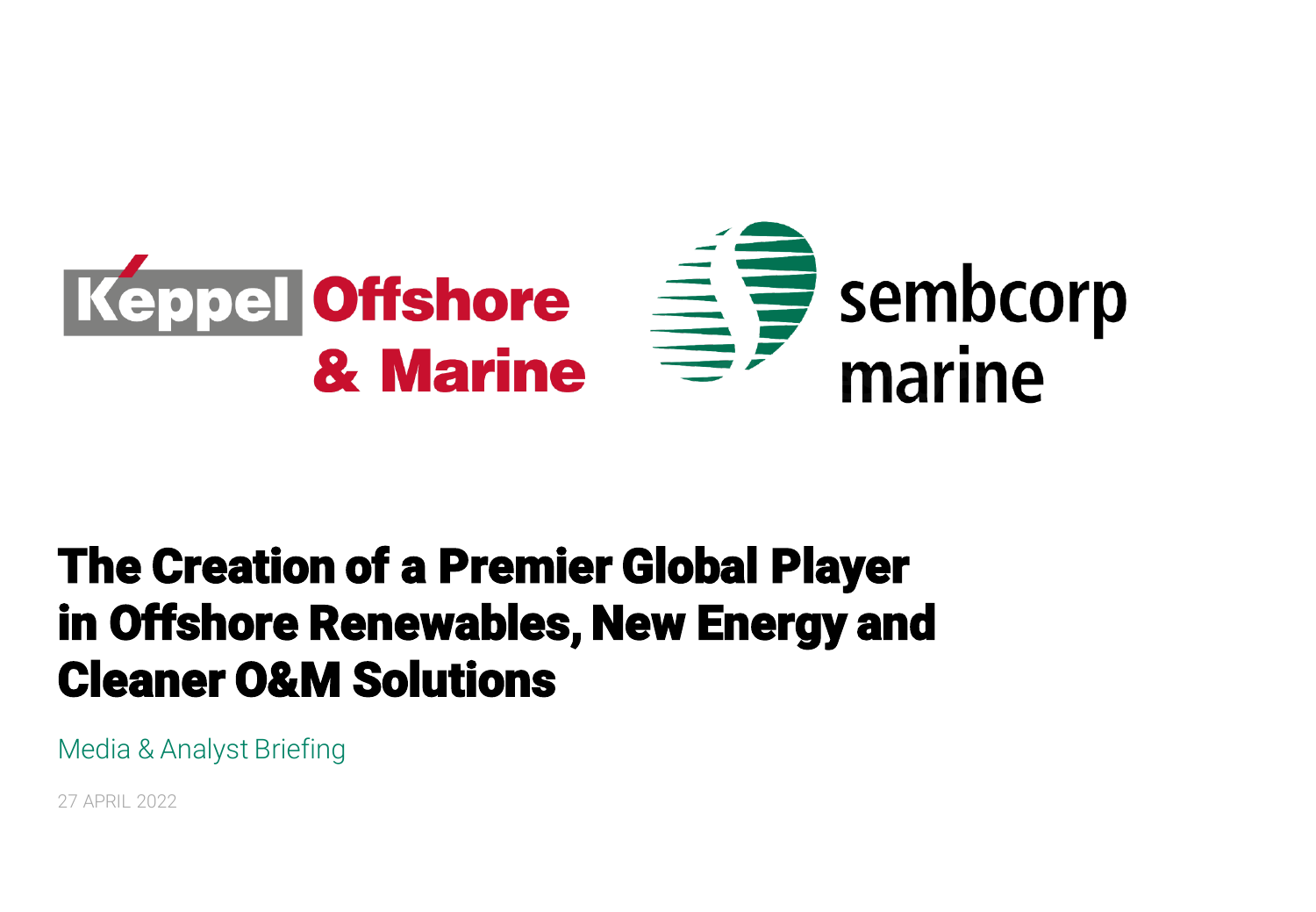



**Brings together the world-class engineering capabilities, well-established track records and reputations for quality and reliability of the two companies with complementary competencies and operations**



**Creation of a Premier Global Player for the Renewable and Clean Energy Solutions Markets**



**Greater Synergies from Combined Operational Capabilities, Engineering Bench Strength and Track Record**

*Strengthens Singapore's Position as both a Maritime and Offshore and Marine Hub*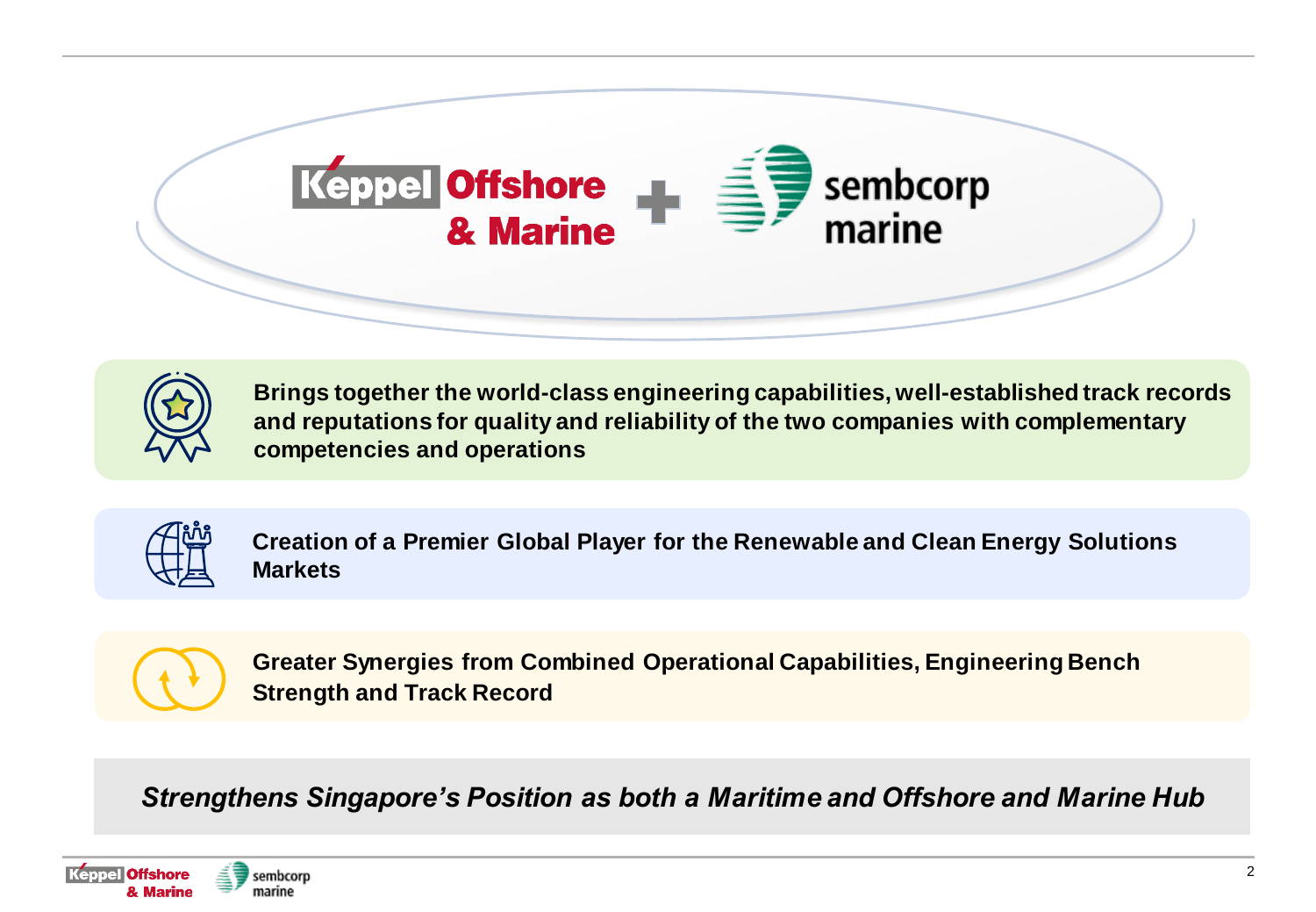

*Keppel O&M and Sembcorp Marine have built respective capabilities and track records in offshore renewables, new energy and cleaner O&M solutions* 

*Oil prices have rallied recently and medium-term market conditions have been improving for the O&M sector. However, the O&M sector continues to undergo a longer-term shift amidst the global energy transition* 



Prospects for renewables, **such as offshore wind**, are robust with growing commitments by governments and companies to achieve net zero carbon emissions



Good prospects in **new energy**, such as hydrogen and ammonia

sembcorp marine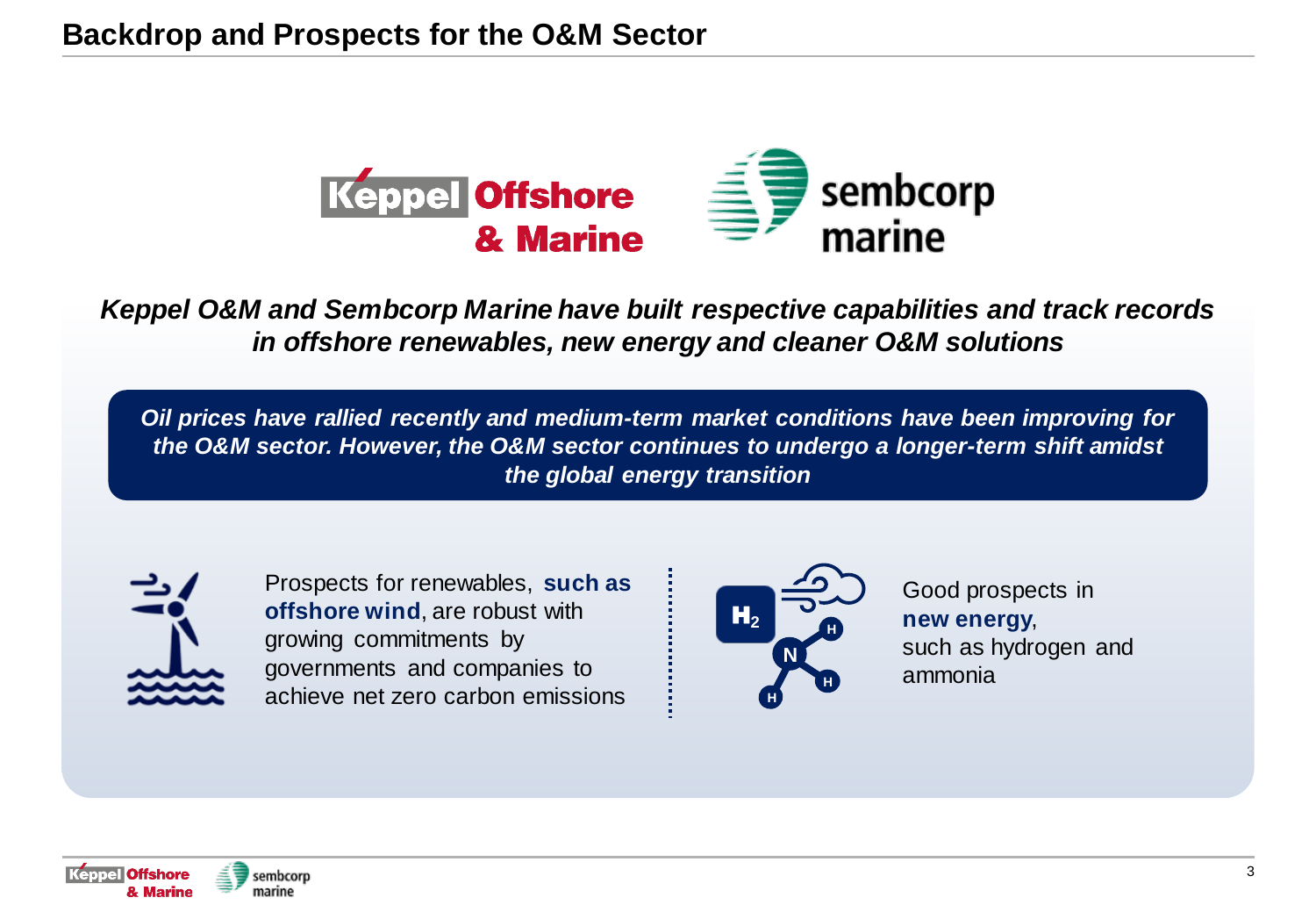# **Proposed Combination to be Effected by Dual Scheme Structure**



#### **Sembcorp Marine Scheme 1**

- Sembcorp Marine will undergo an internal restructuring through a scheme of arrangement whereby
	- Shareholders of Sembcorp Marine will exchange their shares in Sembcorp Marine for shares in the Combined Entity on a one-for-one basis
	- Sembcorp Marine will transfer its listing status to the Combined Entity
	- ‒ Sembcorp Marine Scheme will not be conditional on the approval of the Keppel O&M Scheme

#### **Keppel O&M Scheme 2**

- Concurrently, Combined Entity will be combined with Keppel O&M<sup>(1)</sup> via a second scheme of arrangement
	- ‒ Keppel to receive new shares in Combined Entity
	- ‒ Keppel O&M to repay Keppel S\$500 million in cash to settle outstanding interest and make a partial redemption of certain perpetual securities previously issued to Keppel

## **Asset Co Transaction 3**

- Keppel has entered into a definitive agreement for the sale of Keppel O&M's legacy rigs and associated receivables to Asset Co, which will be 90% owned by external investors, and the remainder by Keppel
	- ‒ Keppel will receive a combination of ordinary shares, vendor notes and perpetual securities issued by Asset Co

*Notes:*



Excluding (a) Keppel O&Mlegacy rigs and associated receivables which will be sold to Asset Co and (b) certain out-of-scope assets comprising mainly Keppel O&M's interests in Floatel International Ltd and Dyna-Mac *Holdings Ltd, which will be retained by Keppel*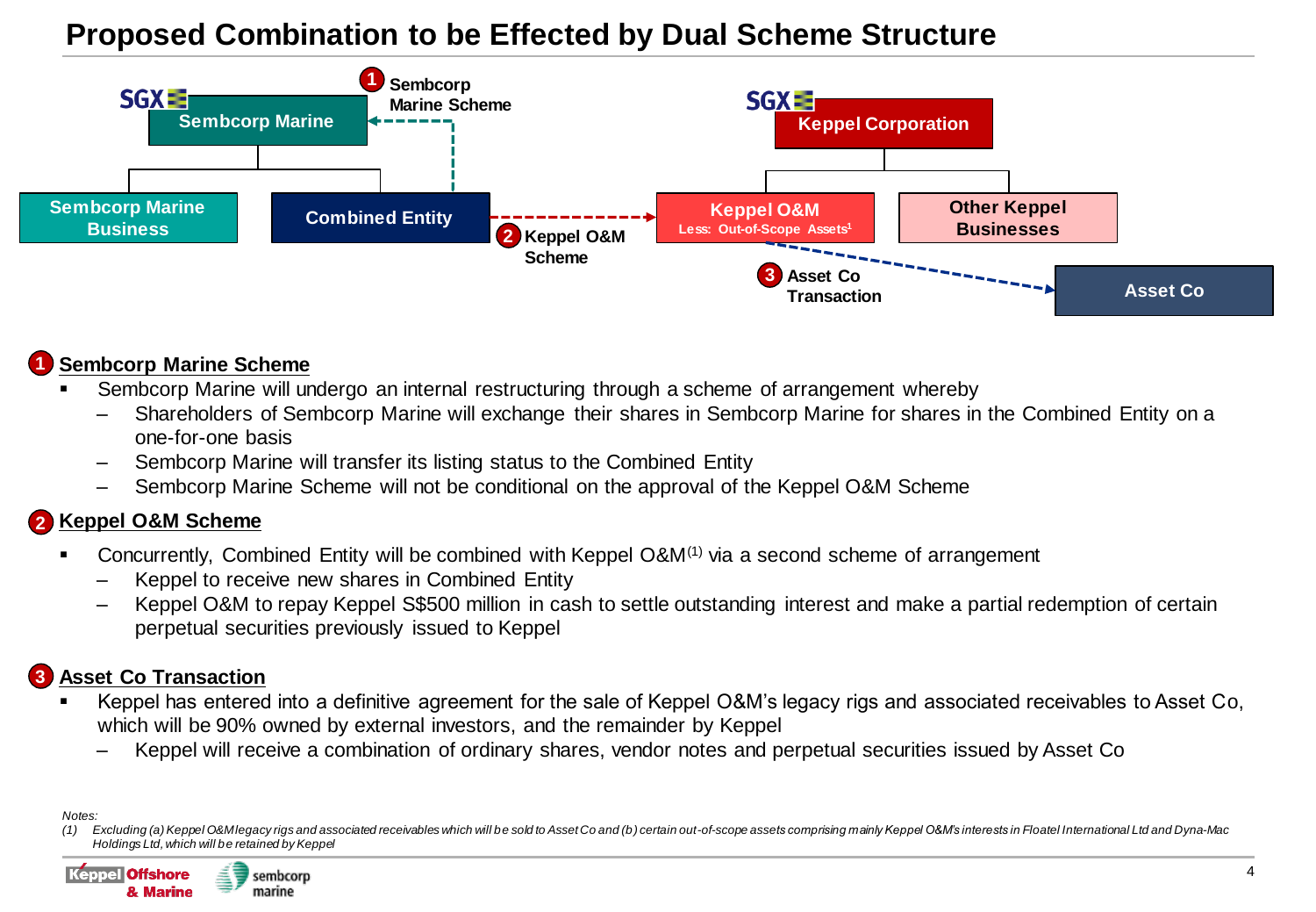# **Proposed Combination based on a 50:50 enterprise value ratio**



- Proposed Combination is based on a 50:50 enterprise value ratio between Keppel O&M and Sembcorp Marine, which is adjusted for the transaction structure, differences in capital structure and other adjustments to arrive at the agreed equity value exchange ratio of 56:44
	- o Keppel to receive S\$500 million in cash pursuant to Keppel O&M's pre-combination restructuring
	- $\circ$  There will be no further adjustments to the merger exchange ratio between signing and closing
- Keppel will distribute in-specie 46% of the Combined Entity shares to Keppel's shareholders and retain a 10% stake<sup>(1)</sup> in the Combined Entity
	- $\circ$  Following this distribution-in-specie, Temasek will hold 33.5%<sup>(4)</sup> and be the largest shareholder of the Combined Entity
- Post-combination, under the Master Services Agreement, the Combined Entity through Keppel O&M will continue to provide construction, berthing, maintenance, and other associated services for the legacy rigs held by Asset Co
- *Notes:*

sembcorp

marine

<sup>(1)</sup> Includes 10% of the issued shares of Combined Entity ("Retained Stake") that will be placed in a segregated account for certa in identified contingent liabilities for a period of up to 48 months from the completion of *Proposed Combination. This segregated account will be managed by an independent third party who will have authority to monetise the Retained Stake based on pre-defined parameters*

<sup>(2)</sup> To finance the cash component, Keppel O&Mhas entered into a commitment letter with DBS Bank Ltd. for financing arrangements of up to S\$500 million, subject to the satisfaction of the terms and conditions contained in *the commitment letter. Keppel O&M reserves the right to explore alternative financing options leading up to the completion of the Proposed Combination*

<sup>(3)</sup> Excluding (a) legacy rigs and associated receivables which will be sold to Asset Co and (b) certain out-of-scope assets comprising mainly Keppel O&M's interests in Floatel International Ltd and Dyna-Mac Holdings Ltd, *which will be retained by Keppel*

<sup>(4)</sup> Based on 17,131,025,958 SembCorp Marine shares heldby Startree Investments Pte. Ltd., an indirect wholly-owned subsidiary of Temasek, and 371,408,292 Keppel shares held directly by Temasek as at the date of this *press release. This figure excludes interests held by Temasek's independently-managed portfolio companies.*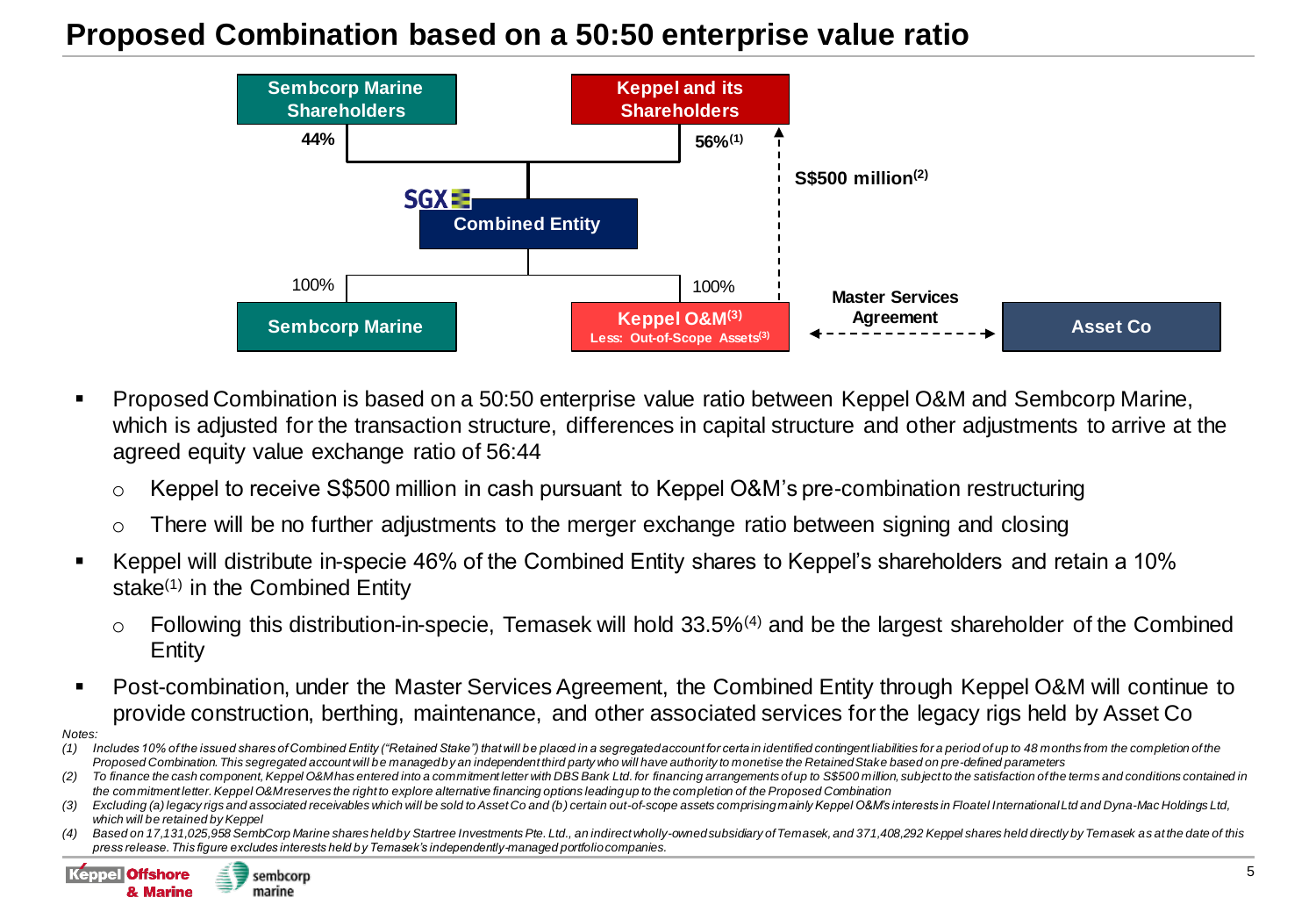# **Growth opportunities in the Offshore Renewables, New Energy and Cleaner O&M Solutions Markets**



#### **Offshore Renewables**

- Building on the existing wins to date to scale up the Combined Entity's footprint in offshore wind energy, a sector that is expected to see global expenditures of S\$260 billion between 2021 and 2030
- Participation across the value chain, including substations and wind turbine installation vessels

#### **Orsted's preferred Asian Yard**

Keppel O&M completed 2 offshore substations (OSS) for Taiwan and won 2 more OSS contracts from Orsted. Both parties signed framework agreement for future OSS projects.



**Ammonia Bunkering MoU** Keppel O&M signed an MoU with Sumitomo in December 2021 to explore the implementation of ammonia bunkering in Singapore.

#### **Well-positioned for Global Energy Transition**

Sembcorp Marine secured its first offshore wind farm project in 2014 and won three additional wind farm projects with a recent landmark win of a newbuild WTIV in compliance to Jones Act.



#### **Trusted Partner for Innovative & Sustainable Solutions**

Sembcorp Marine's award-winning sustainable solutions include MF Hydra, world's first liquid hydrogen-powered ferry; Ultramarine, an advanced ice-class polar expedition ship & Hjellestad, a hybrid ferry.

MF Hydra: Skipsrevyen's Ship of the Year & Work Boat World Best of 2021 Award for Best Medium Ro-Pax



## **60 Years of Track Record**

Sembcorp Marine fulfills needs of customers for sustainable O&M solutions, meeting stringent requirements including low carbon, energy-efficiency, renewable energy and automation specifications.



#### **New Energy**

- 
- Select early investments in new energy sources and development of franchises in these areas
- Investments opportunities covering hydrogen, ammonia and carbon capture technology

### **Cleaner Offshore & Marine Solutions**

- 
- Continue to serve the demand for floating production systems, such as floating production storage and offloading (FPSO) units, and other offshore oil & gas solutions, estimated to amount to a S\$290 billion opportunity in terms of market size
- Focus on innovating and applying new technologies to reduce the carbon footprint of such structures

**Strong Record in FPSO integration** Keppel O&M's track record spans over 120 quality FPSO projects, including FPSO Liza Unity for Guyana.



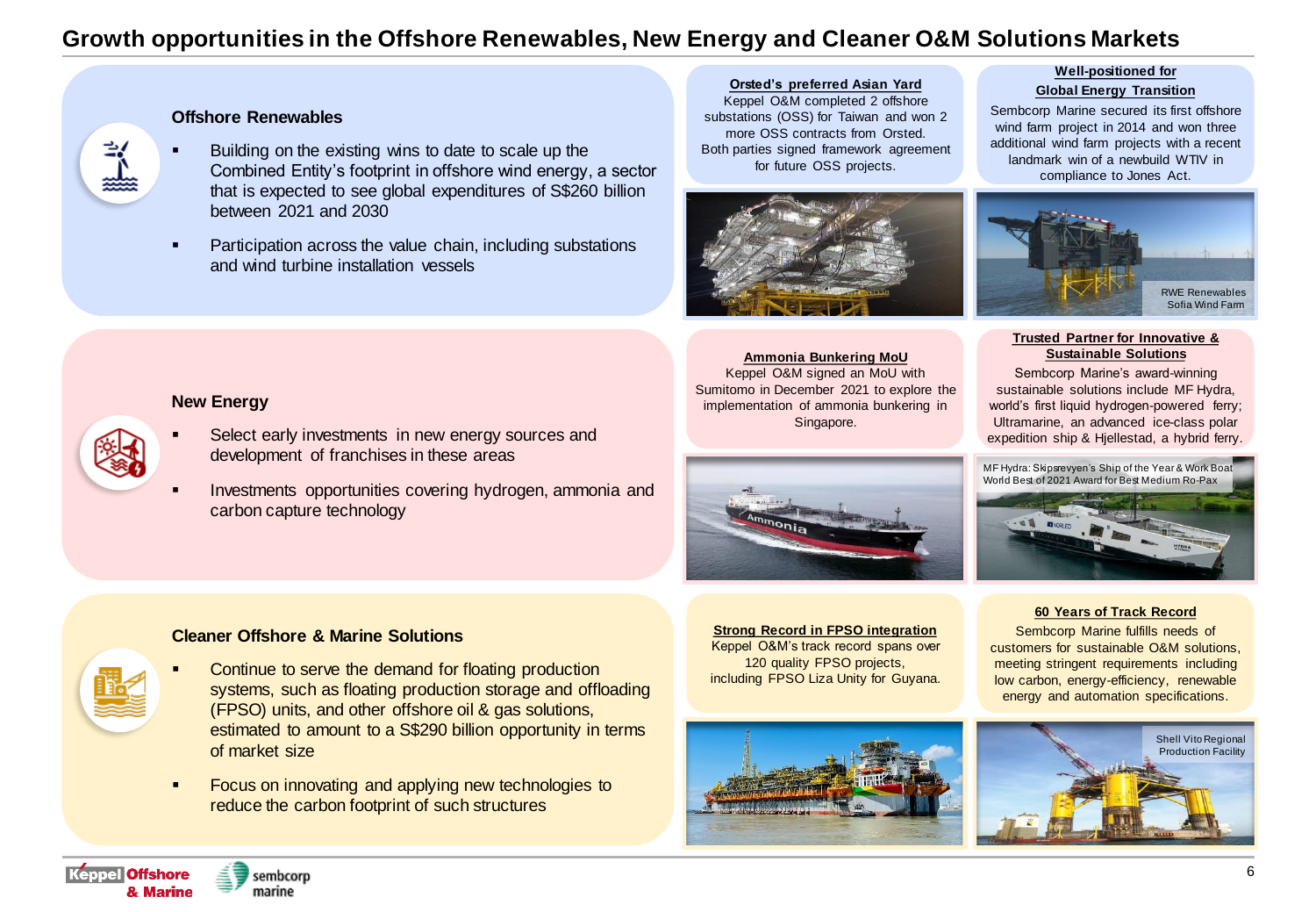# **Greater Synergies from Combined Operational Capabilities, Engineering Bench Strength and Track Record**



**Leveraging the combined technical and engineering abilities, as well as in-house design and research and development know-how, to expand its suite of technological capabilities and to carry out a wider scope of work**



**Combining the respective track records of successful executions and deliveries, and reinforcing the Combined Entity's distinctive intellectual property and thought leadership in complex projects**



**Building a stronger global footprint and integrating the operations in Singapore into a centre of excellence focused on high value-added, specialised projects and modules**



**Generating greater economies of scale and developing more rigorous project execution capabilities**



**Creating greater value for all stakeholders. As a single organisation, the collective workforce will benefit from expanded opportunities for career development and growth in the areas of offshore renewables, new energy and cleaner O&M solutions**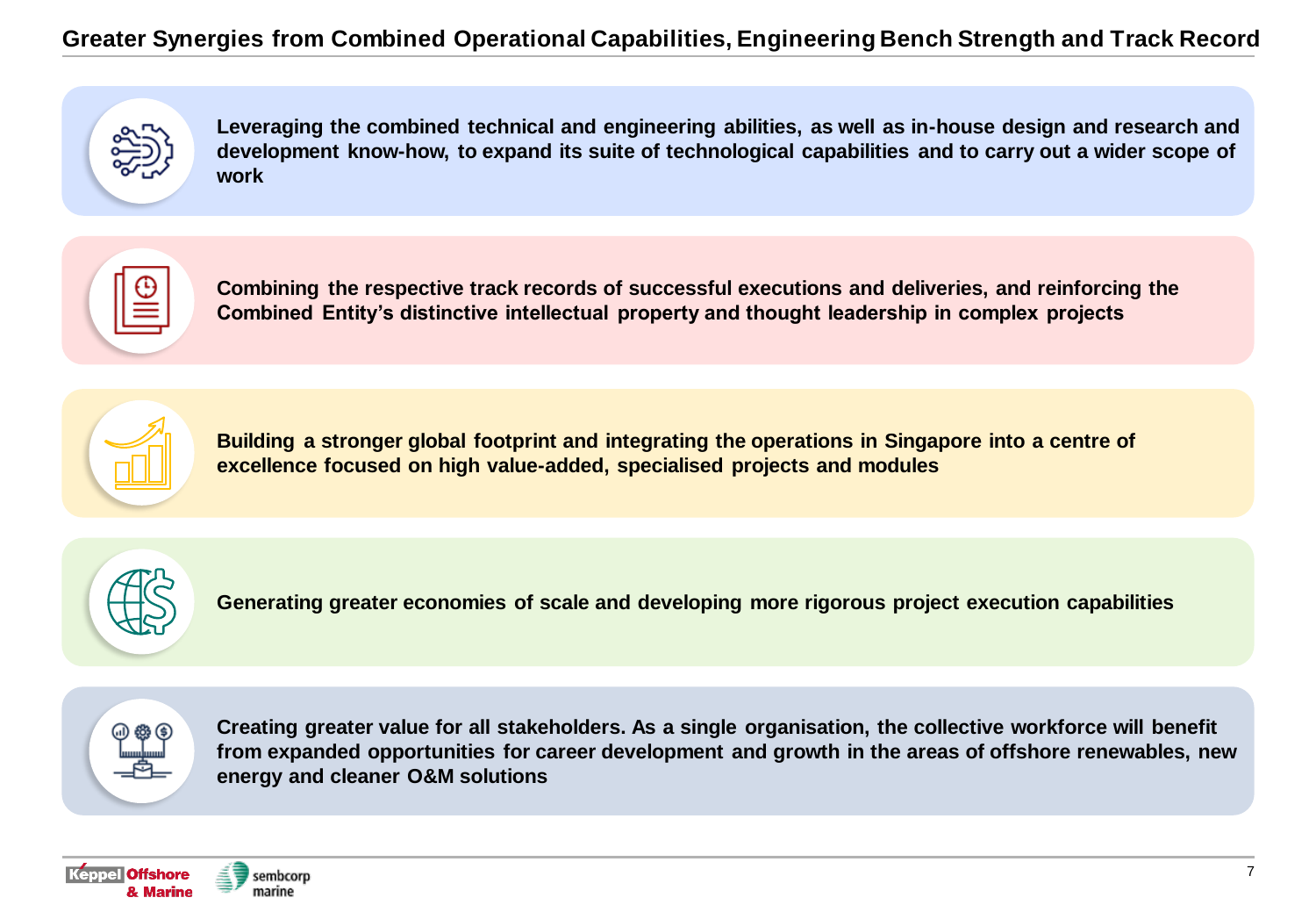

Signing of Transaction **Documentation** 

Development of Merger Integration Plan and Business Plan (including Synergies)

Satisfaction of Conditions Precedent

### Keppel EGM, Sembcorp Marine EGM, Scheme Meetings, Regulatory Approvals, Completion